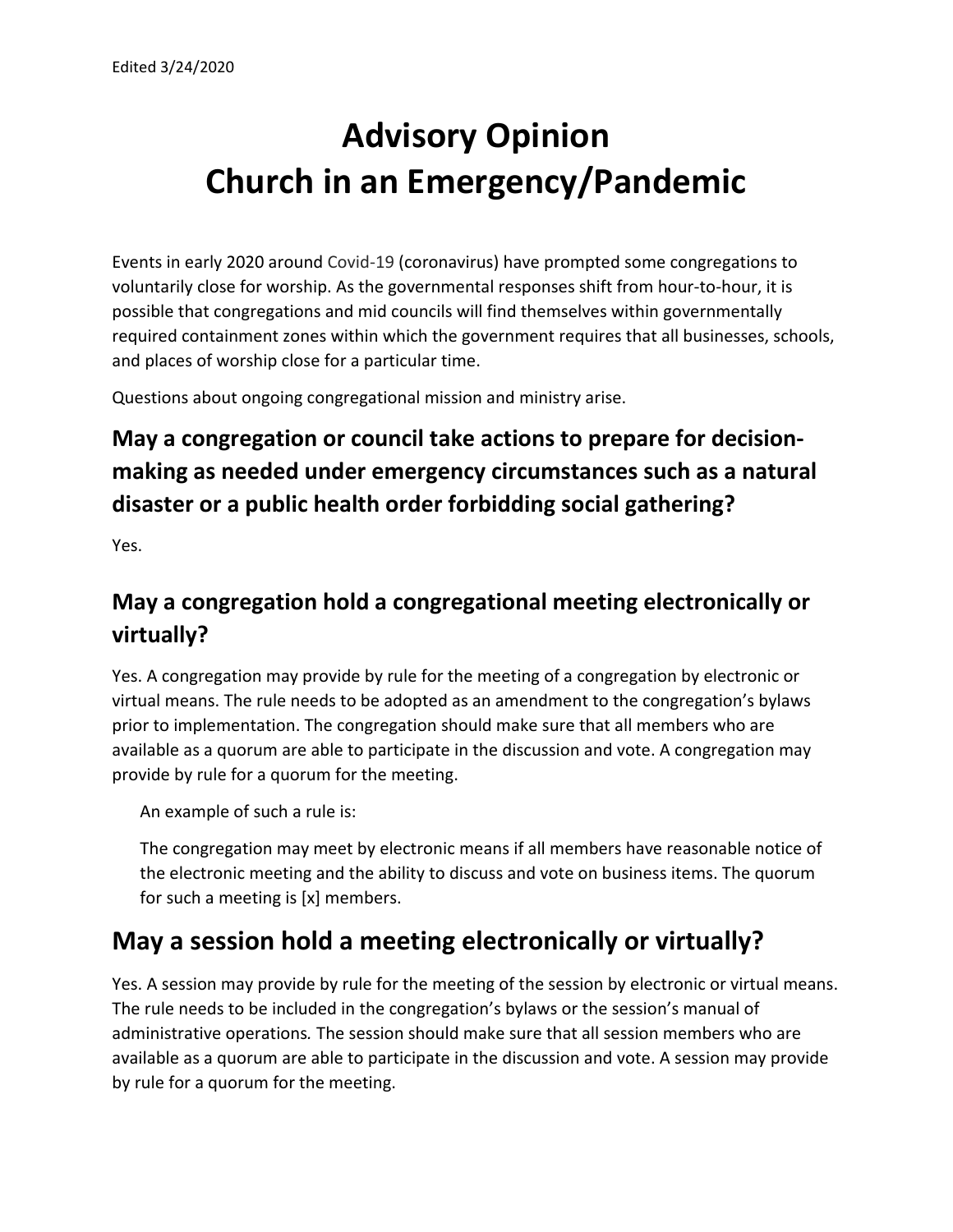An example of such a rule is:

The session may meet by electronic means if all active elders have reasonable notice of the electronic meeting and the ability to discuss, deliberate, and discern the will of God and vote on business items. The quorum for such a meeting is [x] active elders or at least two active elders and one moderator, temporary or called.

#### **If it is not possible for a congregation or session to meet electronically or virtually, how can the congregation or session take actions?**

It is also constitutional for a congregation or council to provide by rule in its bylaws and/or manual of administrative operations for the appointment of an administrative commission as might be needed for the congregation or council to function under emergency circumstances such as a natural disaster or a public health order forbidding social gatherings (Authoritative Interpretation, *Minutes*, 2010, Part I, pp. 331–33, Item 05-13).

The rule should take into account the responsibility of the council and congregation to give full expression to the rich diversity of the church's membership and provide for full participation and access to representation in decision-making and employment practices (*Book of Order*, G-3.0103).

A council may approve a group of members as the core membership of an administrative commission if it annually reviews the composition of that group for its representational sufficiency and by recorded action augments it as needed in order that the administrative commission can more truly act as and for the council.

This rule should be clear as to the type of emergency or order that triggers the rule and should have a definite ending point for the administrative commission.

Any rule which appoints an administrative commission should be clear as to the powers that the congregation or council has delegated to the administrative commission.

An example of such a rule is:

In the event of an emergency or public health order forbidding social gatherings, the session has appointed an administrative commission made up of one teaching elder moderator, either temporary or called, and two active elders. These appointed members of the administrative commission will be reviewed annually. The administrative commission will have the full power of the session [and the trustees] and may take action acting as the session [and trustees]. In the event that the session is able to hold a duly called special meeting with reasonable notice and quorum, either in person or by electronic means, the administrative commission will cease its work and the session will resume its powers.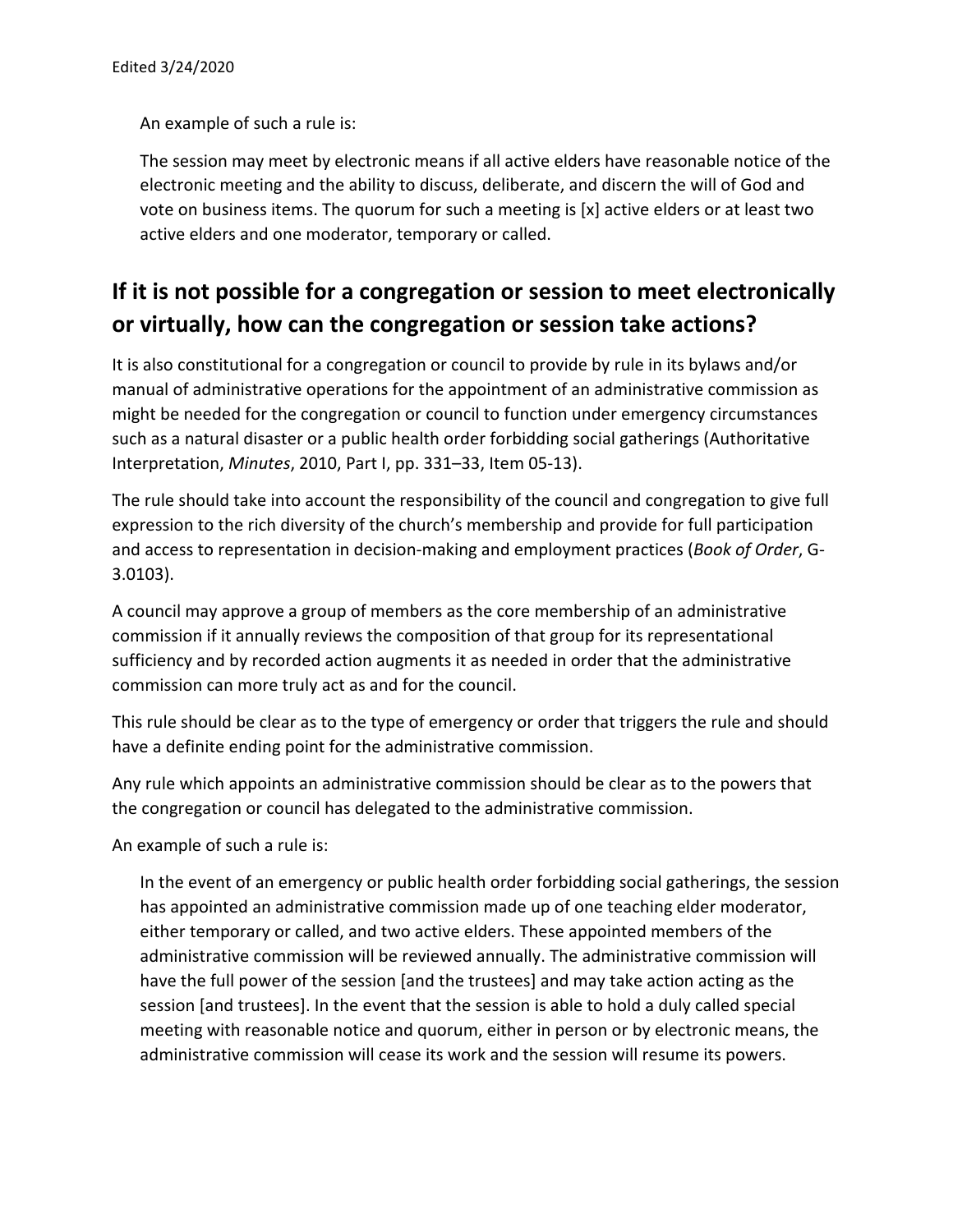# **May a presbytery hold a meeting electronically or virtually?**

Yes. A presbytery may provide by rule for the meeting of the presbytery by electronic or virtual means. The rule needs to be included in the presbytery's manual of administrative operations*.*  The presbytery should make sure that all presbytery members and commissioners who are available as a quorum are able to participate in the discussion and vote. A presbytery may provide by rule for a quorum for the meeting but not fewer than three ministers of the Word and Sacrament who are members of the presbytery and three ruling elder commissioners from three different congregations.

An example of such a rule is:

The presbytery may meet by electronic means if all ministers of Word and Sacrament members and ruling elder commissioners have reasonable notice of the electronic meeting and the ability to discuss, deliberate, discern the will of God, and vote on business items. The quorum for such a meeting is [x] minister members and [x] ruling elder commissioners, or at least three ministers of Word and Sacrament and three ruling elder commissioners from three different congregations.

#### **What if the congregation or session does not have a rule that provides for a meeting by electronic or virtual means?**

A couple of things could happen:

- 1. Although the meeting is not constitutional, in the case of an emergency, the session could meet by electronic means with reasonable notice of the electronic meeting, quorum, and at least one moderator, and take actions required to address the emergency or public health order. Reasonable notice may vary according to the emergency and the needs of the community. These decisions will need to be ratified at a later properly called meeting, regular or special.
- 2. Until a quorum of the session is able to meet, the administrative commission appointed by the session in the event of an emergency or public health order forbidding social gatherings could begin to function.

### **What happens if the congregation, session, or administrative commission takes emergency action at a special meeting without the required notice?**

*Robert's Rules* states that, if, at a special meeting, action is taken relating to business not mentioned in the call, that action, to become valid, must be ratified (see pp. 124–25) by the organization at a regular meeting (or at another special meeting properly called for that